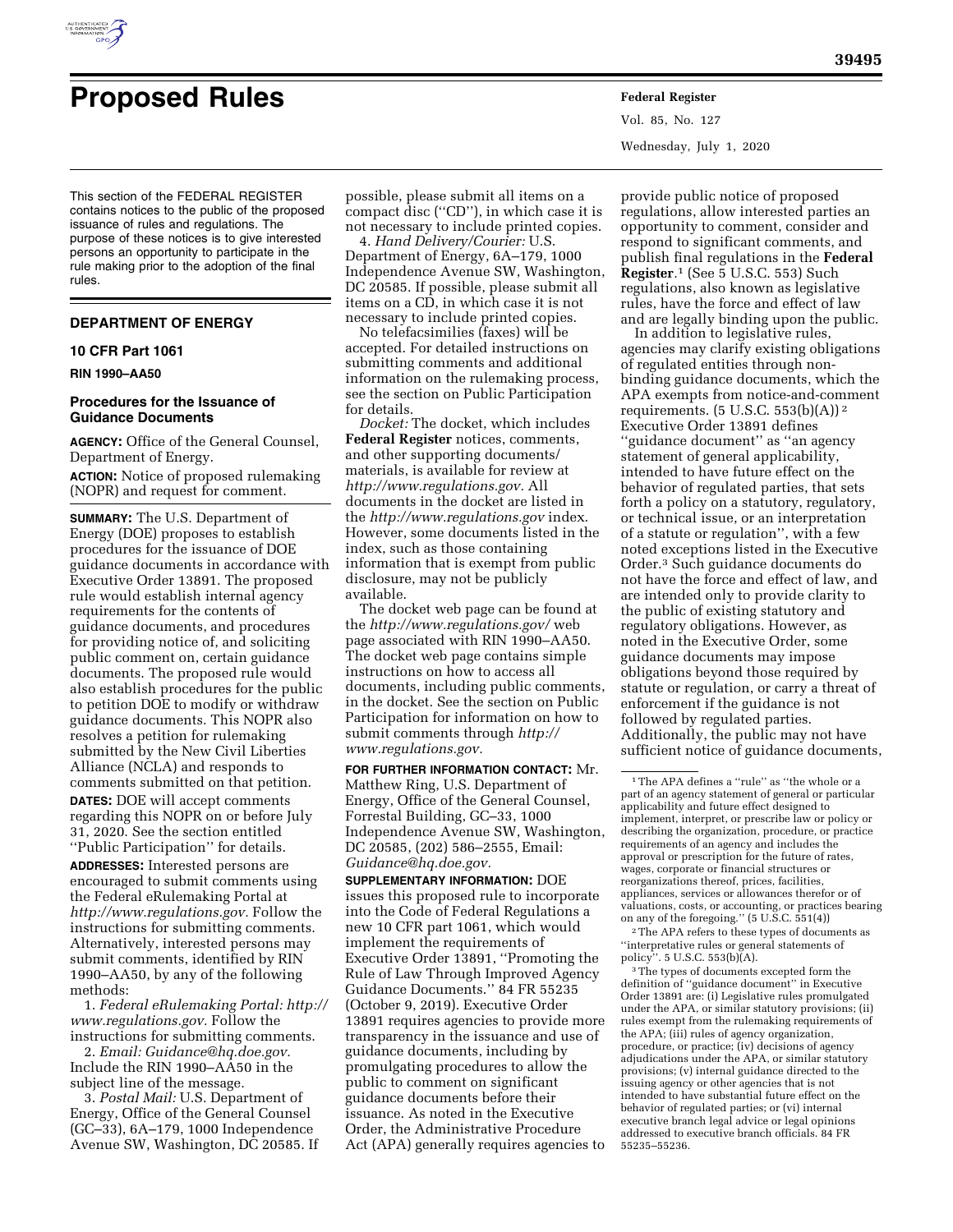which are not always published in the **Federal Register** or distributed to all regulated parties. See 84 FR 55235.

Accordingly, Executive Order 13891 requires agencies to provide more transparency for their guidance documents by creating a searchable online database for current guidance documents,4 and by establishing procedures to allow the public to comment on significant guidance documents and to petition the agency to withdraw or modify guidance documents.5 Moreover, the Executive Order requires agencies to clearly state in their guidance documents that such guidance does not have the force and effect of law and is not legally binding, except as authorized by law or as incorporated into a contract. 84 FR 55236–55237.

This proposed rule would implement the requirements of Executive Order 13891. This proposed rule would apply to all DOE guidance documents, which DOE proposes to define in the same manner as that term is defined in Executive Order 13891, including the exceptions to that definition listed in section 2 of the Executive Order. DOE proposes to also list specific types of documents and communications that fall within the broader exceptions listed in the Executive Order (*e.g.,* speeches and presentations given by DOE officials, legal positions taken in litigation or enforcement actions, etc.). (See also OMB, M–20–02, Guidance Implementing Executive Order 13891, Titled ''Promoting the Rule of Law Through Improved Agency Guidance Documents'' (October 31, 2019) available at *[https://](https://www.whitehouse.gov/wp-content/uploads/2019/10/M-20-02-Guidance-Memo.pdf)*

*[www.whitehouse.gov/wp-content/](https://www.whitehouse.gov/wp-content/uploads/2019/10/M-20-02-Guidance-Memo.pdf) [uploads/2019/10/M-20-02-Guidance-](https://www.whitehouse.gov/wp-content/uploads/2019/10/M-20-02-Guidance-Memo.pdf)[Memo.pdf.](https://www.whitehouse.gov/wp-content/uploads/2019/10/M-20-02-Guidance-Memo.pdf)*) The proposed rule would also adopt the same definition of ''significant guidance document'' as that term is defined in section 2 of Executive Order 13891.

In accordance with Executive Order 13891, DOE proposes to require that all

DOE guidance documents clearly state that they do not have the force and effect of law and are not legally binding on the public, and that they are only intended to provide clarity to the public regarding existing statutory and regulatory requirements. Moreover, DOE proposes to require DOE guidance documents to be written clearly and to refrain from using mandatory language, such as the terms ''shall'' or ''must.'' If a guidance document purports to describe, approve, or recommend specific conduct that is beyond what is required by existing statute or legislative rule, the proposed rule would require that the document include a clear and prominent statement that the guidance document will not be used as an independent basis for enforcement and that conformity with the guidance document is strictly voluntary and nonconformity will not affect the rights and obligations of regulated parties.

DOE also proposes to require that all DOE guidance documents be reviewed and cleared by the Office of the General Counsel. Additionally, the proposed rule would require that significant guidance documents be approved by the Secretary or a component agency head appointed by the President. This will ensure that the requirements and intent of Executive Order 13891 are met, and that guidance documents are issued in accordance with relevant laws and regulations.

The proposed rule would also codify procedures for providing notice in the **Federal Register** concerning significant guidance documents, soliciting public comments on such guidance documents, and responding to such comments. DOE notes that the agency generally provides notice and solicits comments on significant guidance documents. Therefore, the proposed rule would codify agency procedures that are already in use for significant guidance documents. The proposed rule also provides procedures for the public to petition the agency to modify or withdraw guidance documents. DOE notes that the procedures in the proposed rule for petitions to modify or withdraw guidance documents are similar to the procedures that DOE uses for petitions for rulemaking.

With this proposed rule, DOE would effectuate the requirements of Executive Order 13891 and ensure that the agency's process for the issuance of guidance documents is transparent and accessible to the public. The proposed rule also assures regulated parties that such guidance is not legally binding and does not affect the rights and obligations of regulated parties.

# **NCLA Petition for Rulemaking**

On August 2, 2019, prior to the issuance of Executive Order 13891, DOE received a petition from the New Civil Liberties Alliance (NCLA) asking DOE to initiate a rulemaking to prohibit any DOE component from issuing, relying on, or defending improper agency guidance.6 In its petition, NCLA argued that federal agencies often issue informal interpretations, advice, statements of policy, and other forms of guidance that make law by declaring views about what the public should do even though the U.S. Constitution and the APA prohibit doing so. NCLA asserted that such practices evade legal requirements and are used for the purpose of coercing persons or entities outside the Federal Government into taking or not taking action beyond what is required by an applicable statute or regulation. NCLA further stated that despite being prohibited by law, improper guidance is typically outside of judicial review because of procedural limits. (Petition at 6–8) More specifically, NCLA stated that binding legislative rules will be invalidated for failure to conform to the notice-andcomment process under the APA only after they are determined to be legislative in the first place, which, NCLA argues, is neither a simple nor quick task. NCLA also stated that an initial or interim rule, even one that binds regulated parties, may not be reviewable by courts because the rule may not constitute final agency action under the APA, which is required for judicial review. As a result, NCLA stated, courts rarely consider the genuinely coercive effects of guidance documents as sufficiently binding to permit review. (Petition at 8–9)

NCLA concluded that to solve these underlying problems, DOE should issue a binding and final rule prohibiting any DOE component from issuing, relying on, or defending improper agency guidance, and stating that only a new rule binding DOE can assure regulated parties that DOE will refrain from future improper use of guidance. (Petition at 20) NCLA discussed a number of authorities in favor of its petition, including the U.S. Constitution, the APA, an OMB Bulletin (Final Bulletin for Agency Good Guidance Practices, issued in 2007 and available at *[https://](https://www.govinfo.gov/content/pkg/FR-2007-01-25/pdf/E7-1066.pdf) [www.govinfo.gov/content/pkg/FR-2007-](https://www.govinfo.gov/content/pkg/FR-2007-01-25/pdf/E7-1066.pdf) [01-25/pdf/E7-1066.pdf](https://www.govinfo.gov/content/pkg/FR-2007-01-25/pdf/E7-1066.pdf)*), and an OMB Memorandum (OMB Memorandum M–

<sup>4</sup> DOE's online database may be found at *energy.gov/guidance.* 

<sup>5</sup>Executive Order 13891 defines ''significant guidance document'' as ''a guidance document that may reasonably be anticipated to: (i) Lead to an annual effect on the economy of \$100 million or more or adversely affect in a material way the economy, a sector of the economy, productivity, competition, jobs, the environment, public health or safety, or State, local, or tribal governments or communities; (ii) create a serious inconsistency or otherwise interfere with an action taken or planned by another agency; (iii) materially alter the budgetary impact of entitlements, grants, user fees, or loan programs or the rights and obligations of recipients thereof; or (iv) raise novel legal or policy issues arising out of legal mandates, the President's priorities, or the principles of Executive Order 12866.'' 84 FR 55236.

<sup>6</sup>NCLA's petition, the notice soliciting comment, and comments received on the petition may be found on *<http://www.regulaitons.gov>* under docket number DOE–HQ–2020–0002, document number 2019–20540.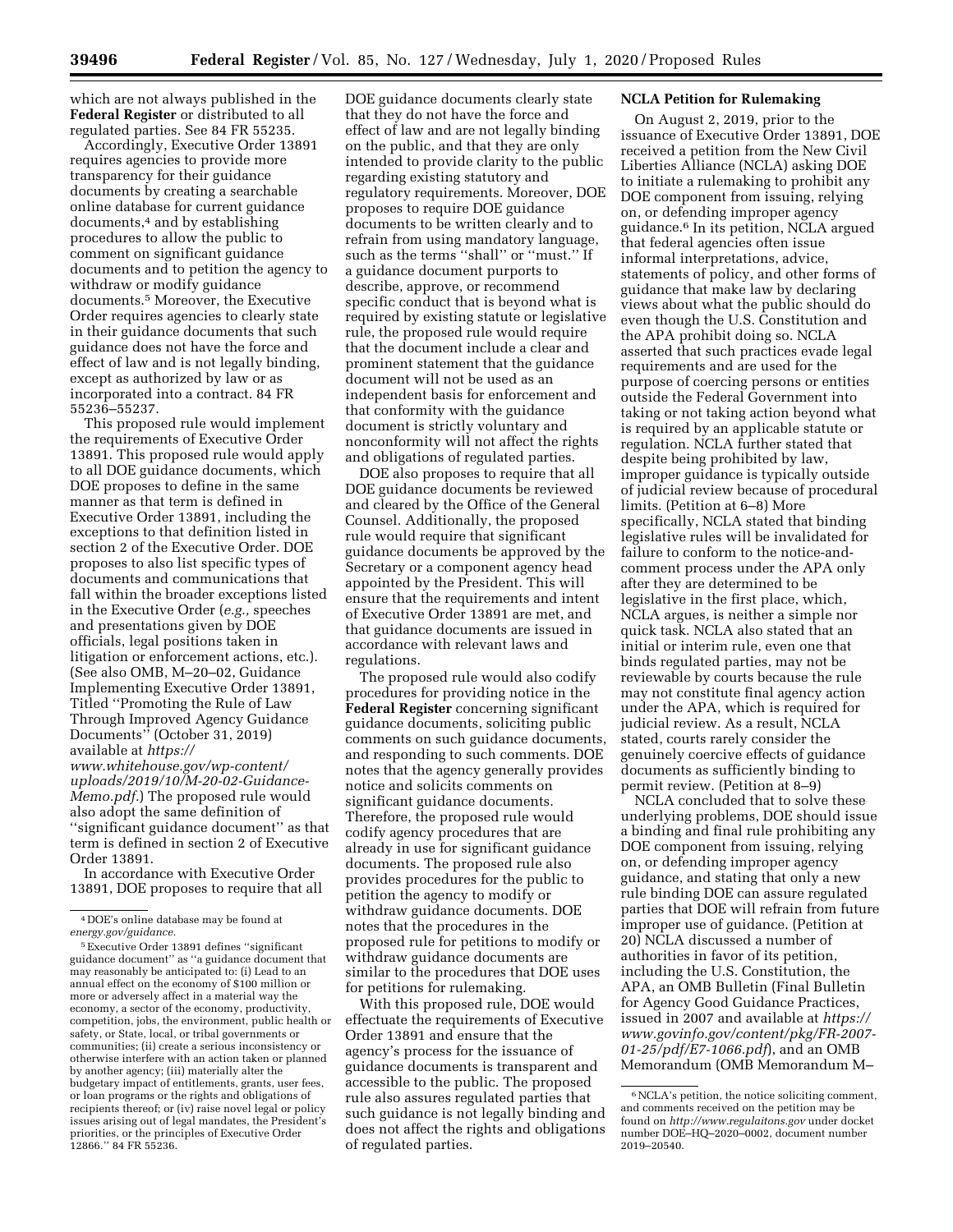19–14, issued in 2019 and available at *[https://www.whitehouse.gov/wp](https://www.whitehouse.gov/wp-content/uploads/2019/04/M-19-14.pdf)[content/uploads/2019/04/M-19-14.pdf](https://www.whitehouse.gov/wp-content/uploads/2019/04/M-19-14.pdf)*). (Petition at 4–17) NCLA also provided proposed regulatory text that would require internal DOE procedures for the issuance and use of legislative rules and guidance documents, procedures for compliance with the Congressional Review Act (CRA), and procedures for the public to petition DOE to determine whether a rule is legislative or nonbinding guidance and for such determinations to be reviewable by the courts. (Petition at 23–28) DOE published the notice of the petition in the **Federal Register** and sought comment on whether to grant the petition and proceed with a rulemaking. See 84 FR 50791. DOE received three relevant comments on the petition, which are summarized below along with DOE's responses.<sup>7</sup>

Due to the intervening issuance of Executive Orders 13891 after the submission of NCLA's petition, DOE grants in part, and denies in part, NCLA's requests in its petition. This proposed rule addresses NCLA's concerns by proposing regulations that would ensure that the agency's process for the issuance and modification of guidance documents is transparent and accessible to the public. The proposed rule also assures regulated parties that such guidance documents are not legally binding and do not affect the rights and obligations of regulated parties. The proposed rule would implement, and be consistent with, the requirements of Executive Orders 13891, and would ensure that DOE guidance is not used to coerce regulated parties into compliance with nonbinding guidance, or used as the sole basis for an enforcement action against such parties. The proposed rule also provides procedures for regulated parties to petition DOE to rescind or modify DOE guidance documents. After receiving comments from the public on this proposed rule, and making any necessary amendments to the proposed rule to reflect meaningful comments, DOE intends to publish a final rule implementing the requirements of Executive Order 13891 and establishing procedures for the issuance and use of DOE guidance documents. However, DOE declines to include provisions in this proposed rule that would establish procedures for compliance with the

CRA and for the issuance and use of legislative rules. Such procedures were not addressed by Executive Orders 13891, and the provisions of the CRA and APA, as well as current DOE internal procedures, adequately govern CRA compliance and the issuance and use of legislative rules. Moreover, DOE notes that the greater concerns highlighted in NCLA's petition and proposed regulatory text pertain to DOE's issuance and use of guidance documents, which, as described above, are directly addressed by this proposed rule. Additionally, DOE declines to include procedures for determining legislative versus non-legislative rules, the finality of such determinations, or judicial review of such determinations in the proposed rule. The courts have the authority, and are best positioned, to determine what agency actions are reviewable by a court under the APA or other relevant laws and regulations.

## *Comments of NCLA*

NCLA supported its petition and reiterated its request for DOE to propose and finalize regulations regarding DOE's issuance and use of guidance. NCLA commented that the regulatory text proposed in its petition is compatible with Executive Order 13891 and its counterpart, Executive Order 13892 (''Promoting the Rule of Law Through Transparency and Fairness in Civil Administrative Enforcement and Adjudication,'' 84 FR 55239 (October 9, 2019)). (NCLA at 2–3) NCLA also referred to the Department of Transportation's (DOT) final rule regarding DOT procedures for issuing regulations and guidance, and DOT enforcement actions. (See 84 FR 71714) NCLA commented that the DOT rule addressed several of NCLA's concerns regarding agency issuance and use of guidance documents and that NCLA's proposed regulatory text for DOE was similar to the DOT rule. NCLA commented that the DOT rule addressed other considerations that NCLA did not raise in its petition to DOE, but that NCLA nonetheless believes DOE should consider. (NCLA at 4–7) NCLA commented that the judicial review provisions in NCLA's proposed regulatory text would allow an interested party to seek redress from the courts when an agency's improper guidance review process falls short. NCLA stated that its proposed regulatory text also resolves the finality question by identifying agency action or inaction that would constitute final agency action reviewable under the APA. (NCLA at 7–8)

#### *DOE Response*

Consistent with NCLA's comments, this proposed rule would establish procedures to ensure that the agency's process for the issuance and modification of guidance documents is transparent and accessible to the public. The proposed rule also assures regulated parties that such guidance is not legally binding, and does not affect the rights and obligations of regulated parties. The proposed rule would implement, and be consistent with, the requirements of Executive Order 13891. DOE is not addressing the specific requirements of Executive Order 13892 in this proposed rule. This proposed rule is consistent with the goals of Executive Order 13892 in requiring that guidance documents contain clear language that they are not legally binding and will not be used by DOE as an independent basis for an enforcement action or other administrative penalty. DOE will implement the requirements of Executive Order 13892 in separate administrative actions, as appropriate.

Further, the proposed rule is very similar to the DOT final rule. However, as noted previously, DOE declines to include specific provisions regarding judicial review or finality of DOE actions in the proposed rule. The courts have the authority, and are best positioned, to determine what agency actions are reviewable by a court under the APA or other relevant laws and regulations. In addition, DOE is not persuaded that provisions concerning finality or judicial review would be as useful to regulated parties as the provisions proposed in the proposed rule. These provisions should eliminate, or lessen, the perceived need for judicial review in a significant range of circumstances by further confirming that guidance documents do not bind regulated parties.

## *Comments of the Antonin Scalia Law School Administrative Law Clinic*

The Antonin Scalia School of Law Administrative Law Clinic (the Clinic) expressed support for NCLA's petition for DOE to undertake a rulemaking relating to DOE's practice of using guidance documents. The Clinic noted the importance of guidance documents, but stated that agencies too often use guidance as a means of setting agency policy without providing the public notice and opportunity to comment, thereby limiting meaningful and intelligent public participation. The Clinic noted the lack of transparency surrounding agencies' issuance and use of many guidance documents. (Clinic at

<sup>7</sup> DOE received nine additional comments on the petition. However, DOE believes that these 9 comments were submitted to the incorrect docket, as these comments concerned the regulation of hemp. Accordingly, DOE will not publish or respond to these comments as they are irrelevant to the NCLA petition and this rulemaking.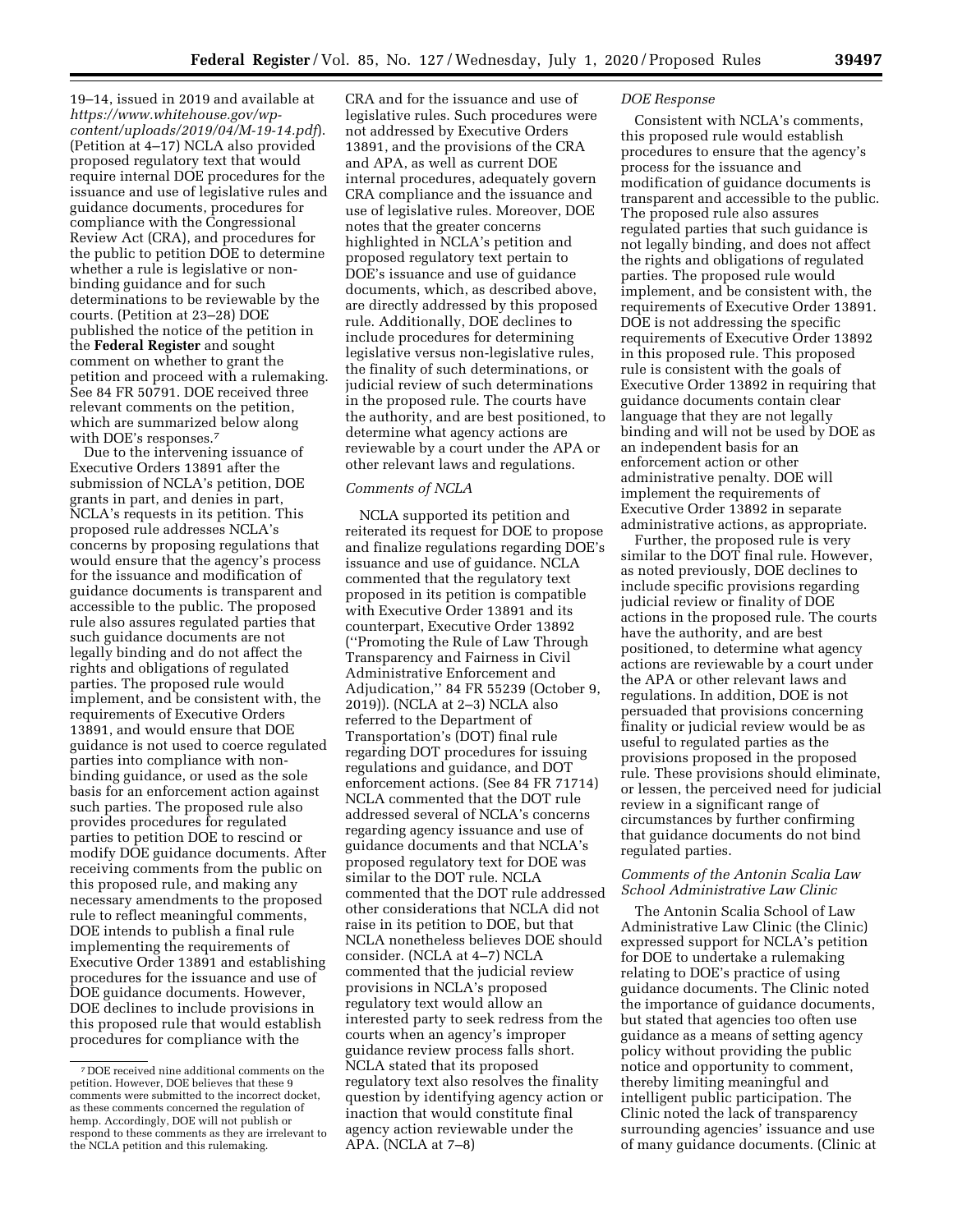2–6) The Clinic stated that DOE should propose and finalize regulations through the notice-and-comment process to ensure that formalized procedures are in place for the development, approval, and issuance of guidance documents. (Clinic at 10–12)

#### *DOE Response*

Consistent with the Clinic's comments, this proposed rule would establish procedures to ensure that the agency's process for the issuance and modification of guidance documents is transparent and accessible to the public. Moreover, the proposed rule assures regulated parties that such guidance is not legally binding, and that regulated parties' statutory and regulatory rights and obligations are not affected by such guidance.

### *Comments of the Administrative Conference of the United States*

The Administrative Conference of the United States (ACUS) did not take a position with respect to the NCLA petition; rather, ACUS called DOE's attention to two past ACUS recommendations regarding agency guidance. ACUS referred to ACUS Recommendation 2017–5, ''Agency Guidance Through Policy Statements,'' which provides best practices to agencies on the formulation and use of policy statements, and lists steps that agencies can take to remain flexible in their use of policy statements and to encourage public participation in the adoption or modification of policy statements. ACUS also referred to ACUS Recommendation 2019–1, ''Agency Guidance Through Interpretive Rules,'' which identifies ways in which agencies can offer the public the opportunity to propose alternatives to approaches provided in an agency's interpretive rule that advises the public on how to comply with the underlying statute or regulation. Recommendation 2019–1 also identifies ways agencies can encourage public participation in the adoption or modification of interpretive rules. (ACUS at 1) ACUS also cited to and submitted reports by ACUS in support of both Recommendations. ACUS took no position on the merits of NCLA's petition. (ACUS at 1–2)

#### *DOE Response*

Consistent with the ACUS recommendations, this proposed rule would formally establish procedures to ensure that the agency's process for the issuance and modification of guidance documents is transparent and accessible to the public. Moreover, the proposed rule assures regulated parties that such guidance is not legally binding, and that

regulated parties' statutory and regulatory rights and obligations are not affected by such guidance. Additionally, this proposed rule provides procedures for DOE to allow for public participation in the issuance of significant guidance documents, and for petitioning DOE to rescind or modify any DOE guidance document.

## *Comments of the National Association of Manufacturers*

The National Association of Manufacturers (NAM) expressed support for NCLA's petition and urged DOE to develop a rule to create procedural safeguards and to provide regulated entities with clarity as to when an agency proclamation is final and binding and when it is not. (NAM at 2). In its comments, NAM noted the usefulness of guidance in providing clarity for regulated entities; however, NAM stated that the improper use of guidance can impose burdens on society when regulated entities struggle to differentiate between binding rules and non-binding guidance. (NAM at 1) NAM described the difficulties in differentiating between binding rules and non-binding guidance, and the costs imposed on manufacturers as a result of this confusion. (NAM at 1–2). NAM also stated that agency guidance documents are seldom subject to public scrutiny and, therefore, that such guidance documents often lack notice or explanation, are difficult to locate, and fail to provide regulated entities with recourse in court. (NAM at 2) NAM urged DOE to establish, by rule, guidelines for the development of policies that may not technically bind the public but that may be coercive in practical effect, which should include a reasonable form of notice, opportunity for public participation, an easily accessible online repository of guidance documents, and procedures for regulated industries to challenge guidance that may exceed statutory or regulatory authority. (NAM at 2–3).

### *DOE Response*

Consistent with NAM's comments, this proposed rule would establish procedures to ensure that the agency's process for the issuance and modification of guidance documents is transparent and accessible to the public. The agency has already established an online repository where its guidance documents may be easily accessed (*energy.gov/guidance*). Moreover, the proposed rule assures regulated parties that such guidance is not legally binding, and that regulated parties' statutory and regulatory rights and obligations are not affected by such

guidance. Additionally, this proposed rule would establish a procedure for regulated entities to petition DOE to modify or withdraw DOE guidance documents.

#### **Public Participation**

DOE will accept comments, data, and information regarding this proposed rule on or before the date provided in the **DATES** section at the beginning of this proposed rule. Interested parties may submit comments, data, and other information using any of the methods described in the **ADDRESSES** section at the beginning of this document.

*Submitting comments via [http://](http://www.regulations.gov) [www.regulations.gov.](http://www.regulations.gov)* The *[http://](http://www.regulations.gov) [www.regulations.gov](http://www.regulations.gov)* web page will require you to provide your name and contact information. Your contact information will be viewable to DOE General Counsel staff only. Your contact information will not be publicly viewable except for your first and last names, organization name (if any), and submitter representative name (if any). If your comment is not processed properly because of technical difficulties, DOE will use this information to contact you. If DOE cannot read your comment due to technical difficulties and cannot contact you for clarification, DOE may not be able to consider your comment.

However, your contact information will be publicly viewable if you include it in the comment itself or in any documents attached to your comment. Any information that you do not want to be publicly viewable should not be included in your comment, nor in any document attached to your comment. Otherwise, persons viewing comments will see only first and last names, organization names, correspondence containing comments, and any documents submitted with the comments.

Do not submit to *[http://](http://www.regulations.gov) [www.regulations.gov](http://www.regulations.gov)* information the disclosure of which is restricted by statute, such as trade secrets and commercial or financial information (hereinafter referred to as Confidential Business Information (CBI)). Comments submitted through *[http://](http://www.regulations.gov) [www.regulations.gov](http://www.regulations.gov)* cannot be claimed as CBI. Comments received through the website will waive any CBI claims for the information submitted. For information on submitting CBI, see the Confidential Business Information section below.

DOE processes submissions made through *<http://www.regulations.gov>*  before posting. Normally, comments will be posted within a few days of being submitted. However, if large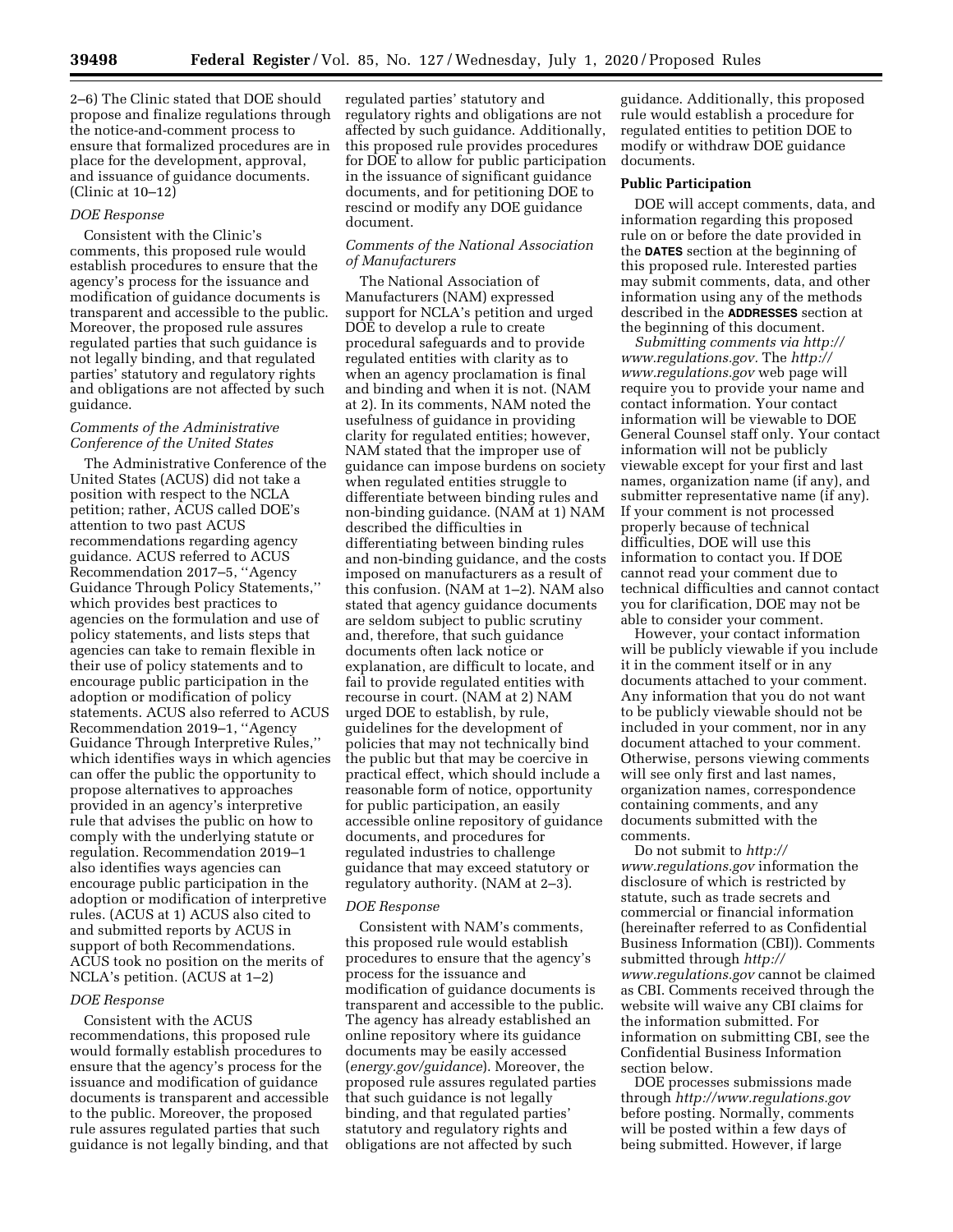volumes of comments are being processed simultaneously, your comment may not be viewable for up to several weeks. Please keep the comment tracking number that *[http://](http://www.regulations.gov) [www.regulations.gov](http://www.regulations.gov)* provides after you have successfully uploaded your comment.

*Submitting comments via email, hand delivery/courier, or postal mail.*  Comments and documents submitted via email, hand delivery/courier, or postal mail also will be posted to *[http://](http://www.regulations.gov) [www.regulations.gov.](http://www.regulations.gov)* If you do not want your personal contact information to be publicly viewable, do not include it in your comment or any accompanying documents. Instead, provide your contact information in a cover letter. Include your first and last names, email address, telephone number, and optional mailing address. The cover letter will not be publicly viewable as long as it does not include any comments.

Include contact information each time you submit comments, data, documents, and other information to DOE. If you submit via postal mail or hand delivery/ courier, please provide all items on a CD, if feasible, in which case it is not necessary to submit printed copies. No telefacsimiles (faxes) will be accepted.

Comments, data, and other information submitted to DOE electronically should be provided in PDF (preferred), Microsoft Word or Excel, WordPerfect, or text (ASCII) file format. Provide documents that are written in English, and that are free of any defects or viruses. Documents should not contain special characters or any form of encryption and, if possible, they should carry the electronic signature of the author.

*Campaign form letters.* Please submit campaign form letters by the originating organization in batches of between 50 to 500 form letters per PDF or as one form letter with a list of supporters' names compiled into one or more PDFs. This reduces comment processing and posting time.

*Confidential Business Information.*  Pursuant to 10 CFR 1004.11, any person submitting information that he or she believes to be confidential and exempt by law from public disclosure should submit via email, postal mail, or hand delivery/courier two well-marked copies: One copy of the document marked ''confidential'' including all the information believed to be confidential, and one copy of the document marked ''non-confidential'' that deletes the information believed to be confidential. Submit these documents via email or on a CD, if feasible. DOE will make its own determination about the confidential

status of the information and will treat it according to its determination.

It is DOE's policy that all comments, including any personal information provided in the comments, may be included in the public docket, without change and as received, except for information deemed to be exempt from public disclosure.

#### **Regulatory Analysis**

## *A. Review Under Executive Order 12866,* ''*Regulatory Planning and Review*''

This proposed rule is a ''significant regulatory action'' under Executive Order 12866, ''Regulatory Planning and Review.'' 58 FR 51735 (October 4, 1993). As a result, this action was reviewed by the Office of Information and Regulatory Affairs in the Office of Management and Budget (OMB). DOE does not anticipate that this rulemaking will have an economic impact on regulated entities. This is a proposed rule of agency procedure and practice. The proposed rule describes DOE's internal procedures for the promulgation and processing of guidance documents, to ensure that guidance documents only clarify existing statutory and regulatory obligations and do not impose any new obligations. DOE proposes to adopt these internal procedures as part of its implementation of Executive Order 13891, and does not anticipate incurring significant additional resource costs in doing so. Moreover, it is anticipated that the public will benefit from the resulting increase in efficiency and transparency in the issuance of guidance documents, and more opportunities to comment on guidance documents.

## *B. Review Under Executive Orders 13771 and 13777*

On January 30, 2017, the President issued Executive Order 13771, ''Reducing Regulation and Controlling Regulatory Costs.'' See 82 FR 9339 (January 30, 2017). E.O. 13771 states that the policy of the executive branch is to be prudent and financially responsible in the expenditure of funds, from both public and private sources. E.O. 13771 states that it is essential to manage the costs associated with the governmental imposition of private expenditures required to comply with Federal regulations. More specifically, section 2 of E.O. 13771 requires, amongst other things, that the costs of any new regulation be offset by the elimination of existing costs associated with at least 2 prior regulations.

#### *C. Review Under the Regulatory Flexibility Act*

The Regulatory Flexibility Act (5 U.S.C. 601 *et seq.*) requires the preparation of an initial regulatory flexibility analysis (IRFA) for any rule that by law must be proposed for public comment, unless the agency certifies that the rule, if promulgated, will not have a significant economic impact on a substantial number of small entities. As required by Executive Order 13272, *Proper Consideration of Small Entities in Agency Rulemaking,* 67 FR 53461 (August 16, 2002), DOE published procedures and policies on February 19, 2003, to ensure that the potential impacts of its rules on small entities are properly considered during the rulemaking process, 68 FR 7990. The Department has made its procedures and policies available on the Office of General Counsel's website: *[http://](http://energy.gov/gc/office-general-counsel) [energy.gov/gc/office-general-counsel.](http://energy.gov/gc/office-general-counsel)* 

The proposed rule would codify internal agency procedures regarding DOE's issuance of guidance documents. Additionally, as noted previously, guidance documents do not have the force and effect of law and are not legally binding on regulated entities. This rule would establish procedures to ensure that DOE guidance only clarifies existing statutory and regulatory obligations, rather than imposing any new obligations. DOE therefore does not anticipate any significant economic impacts from this proposed rule. For these reasons, DOE certifies that this rulemaking will not have a significant economic impact on a substantial number of small entities. Accordingly, DOE did not prepare an IRFA for this rulemaking. DOE's certification and supporting statement of factual basis will be provided to the Chief Counsel for Advocacy of the Small Business Administration for review under 5 U.S.C. 605(b).

## *D. Review Under the Paperwork Reduction Act of 1995*

The proposed rule would impose no new information or record keeping requirements. Accordingly, Office of Management and Budget (OMB) clearance is not required under the Paperwork Reduction Act. (44 U.S.C. 3501 *et seq.*).

## *E. Review Under the National Environmental Policy Act of 1969*

DOE has determined that the proposed rule would be covered under the Categorical Exclusion found in DOE's National Environmental Policy Act regulations at paragraph A.6 of appendix A to subpart D, 10 CFR part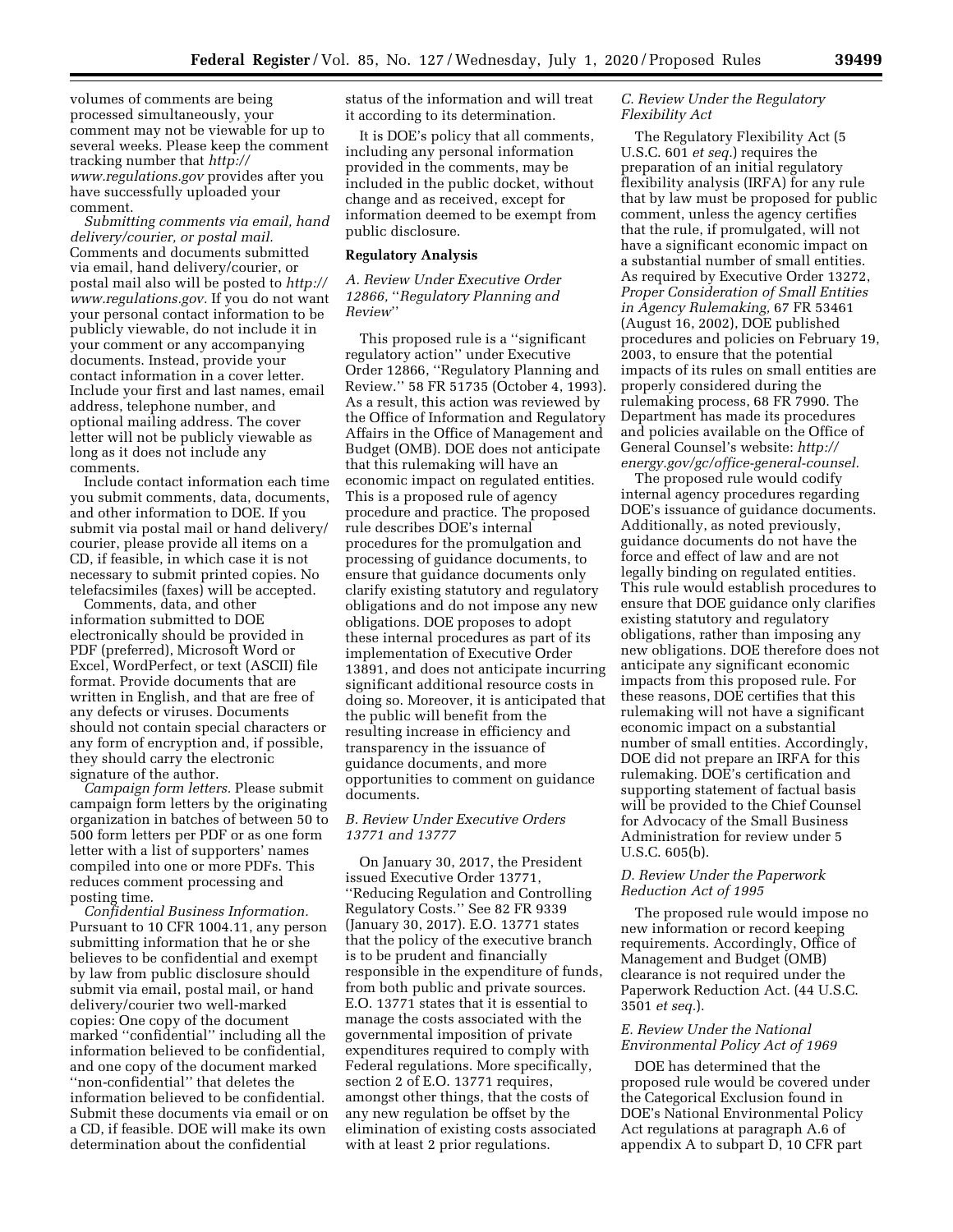1021. That Categorical Exclusion applies to actions that are strictly procedural, such as rulemaking establishing the administration of grants. The proposed rule would codify internal agency procedures for issuing guidance documents. The action would not have direct environmental impacts. Accordingly, DOE does not intend to prepare an environmental assessment or an environmental impact statement.

#### *F. Review Under Executive Order 13132,*  ''*Federalism*''

Executive Order 13132, ''Federalism,'' 64 FR 43255 (August 4, 1999), imposes certain requirements on agencies formulating and implementing policies or regulations that preempt State law or that have federalism implications. The Executive Order requires agencies to examine the constitutional and statutory authority supporting any action that would limit the policymaking discretion of the States and to carefully assess the necessity for such actions. The Executive Order also requires agencies to have an accountable process to ensure meaningful and timely input by State and local officials in the development of regulatory policies that have federalism implications. On March 14, 2000, DOE published a statement of policy describing the intergovernmental consultation process it will follow in the development of such regulations. (See 65 FR 13735) DOE examined this proposed rule and determined that it would not preempt State law and would not have a substantial direct effect on the States, on the relationship between the national government and the States, or on the distribution of power and responsibilities among the various levels of Government. No further action is required by Executive Order 13132.

# *G. Executive Order 13175* ''*Consultation and Coordination With Indian Tribal Governments*''

Executive Order 13175, ''Consultation and Coordination with Indian Tribal Governments,'' 65 FR 67249, November 9, 2000, applies to agency regulations that have Tribal implications, that is, regulations that have substantial direct effects on one or more Indian tribes, on the relationship between the Federal Government and Indian Tribes, or on the distribution of power and responsibilities between the Federal Government and Indian Tribes. The proposed rule has been analyzed in accordance with the principles and criteria contained in Executive Order 13175. Because this proposed rule would not significantly or uniquely affect the communities of the Indian tribal governments or impose

substantial direct compliance costs on them, the funding and consultation requirements of Executive Order 13175 do not apply.

## *H. Review Under Executive Order 12988,* ''*Civil Justice Reform*''

With respect to the review of existing regulations and the promulgation of new regulations, section 3(a) of Executive Order 12988, ''Civil Justice Reform,'' 61 FR 4729 (February 7, 1996), imposes on Federal agencies the general duty to adhere to the following requirements: (1) Eliminate drafting errors and ambiguity; (2) write regulations to minimize litigation; and (3) provide a clear legal standard for affected conduct, rather than a general standard and promote simplification and burden reduction. Section 3(b) of Executive Order 12988 specifically requires that Executive agencies make every reasonable effort to ensure that the regulation: (1) Clearly specifies its preemptive effect, if any; (2) clearly specifies any effect on existing Federal law or regulation; (3) provides a clear legal standard for affected conduct, while promoting simplification and burden reduction; (4) specifies its retroactive effect, if any; (5) adequately defines key terms; and (6) addresses other important issues affecting clarity and general draftsmanship under any guidelines issued by the Attorney General. Section 3(c) of Executive Order 12988 requires Executive agencies to review regulations in light of applicable standards in section 3(a) and section 3(b) to determine whether they are met or it is unreasonable to meet one or more of them. DOE has completed the required review and determined that, to the extent permitted by law, the proposed rule would meet the relevant standards of Executive Order 12988.

## *I. Review Under the Unfunded Mandates Reform Act of 1995*

Title II of the Unfunded Mandates Reform Act of 1995 (UMRA) (Pub. L. 104–4) requires each Federal agency to assess the effects of Federal regulatory actions on State, local, and tribal governments and the private sector. For a proposed regulatory action likely to result in a rule that may cause the expenditure by State, local, and tribal governments, in the aggregate, or by the private sector of \$100 million or more in any one year (adjusted annually for inflation), section 202 of UMRA requires a Federal agency to publish a written statement that estimates the resulting costs, benefits, and other effects on the national economy. (2 U.S.C. 1532(a) and (b)) The UMRA also requires a Federal agency to develop an effective process

to permit timely input by elected officers of State, local, and tribal governments on a proposed ''significant intergovernmental mandate'' and requires an agency plan for giving notice and opportunity for timely input to potentially affected small governments before establishing any requirements that might significantly or uniquely affect small governments. On March 18, 1997, DOE published a statement of policy on its process for intergovernmental consultation under UMRA (62 FR 12820) (also available at *[http://energy.gov/gc/office-general](http://energy.gov/gc/office-general-counsel)[counsel](http://energy.gov/gc/office-general-counsel)*). This proposed rule contains neither an intergovernmental mandate nor a mandate that may result in the expenditure of \$100 million or more in any year by State, local, and tribal governments, in the aggregate, or by the private sector, so these requirements under the Unfunded Mandates Reform Act do not apply.

## *J. Review Under the Treasury and General Government Appropriations Act of 1999*

Section 654 of the Treasury and General Government Appropriations Act of 1999 (Pub. L. 105–277) requires Federal agencies to issue a Family Policymaking Assessment for any rule that may affect family well-being. This proposed rule would not have any impact on the autonomy or integrity of the family as an institution. Accordingly, DOE has concluded that it is not necessary to prepare a Family Policymaking Assessment.

## *K. Review Under Executive Order 12630,*  ''*Governmental Actions and Interference With Constitutionally Protected Property Rights*''

DOE has determined, under Executive Order 12630, ''Governmental Actions and Interference with Constitutionally Protected Property Rights,'' 53 FR 8859 (March 18, 1988), that this proposed rule would not result in any takings which might require compensation under the Fifth Amendment to the United States Constitution.

## *L. Review Under the Treasury and General Government Appropriations Act, 2001*

Section 515 of the Treasury and General Government Appropriations Act, 2001 (44 U.S.C. 3516, note) provides for agencies to review most disseminations of information to the public under guidelines established by each agency pursuant to general guidelines issued by OMB. OMB's guidelines were published at 67 FR 8452 (February 22, 2002), and DOE's guidelines were published at 67 FR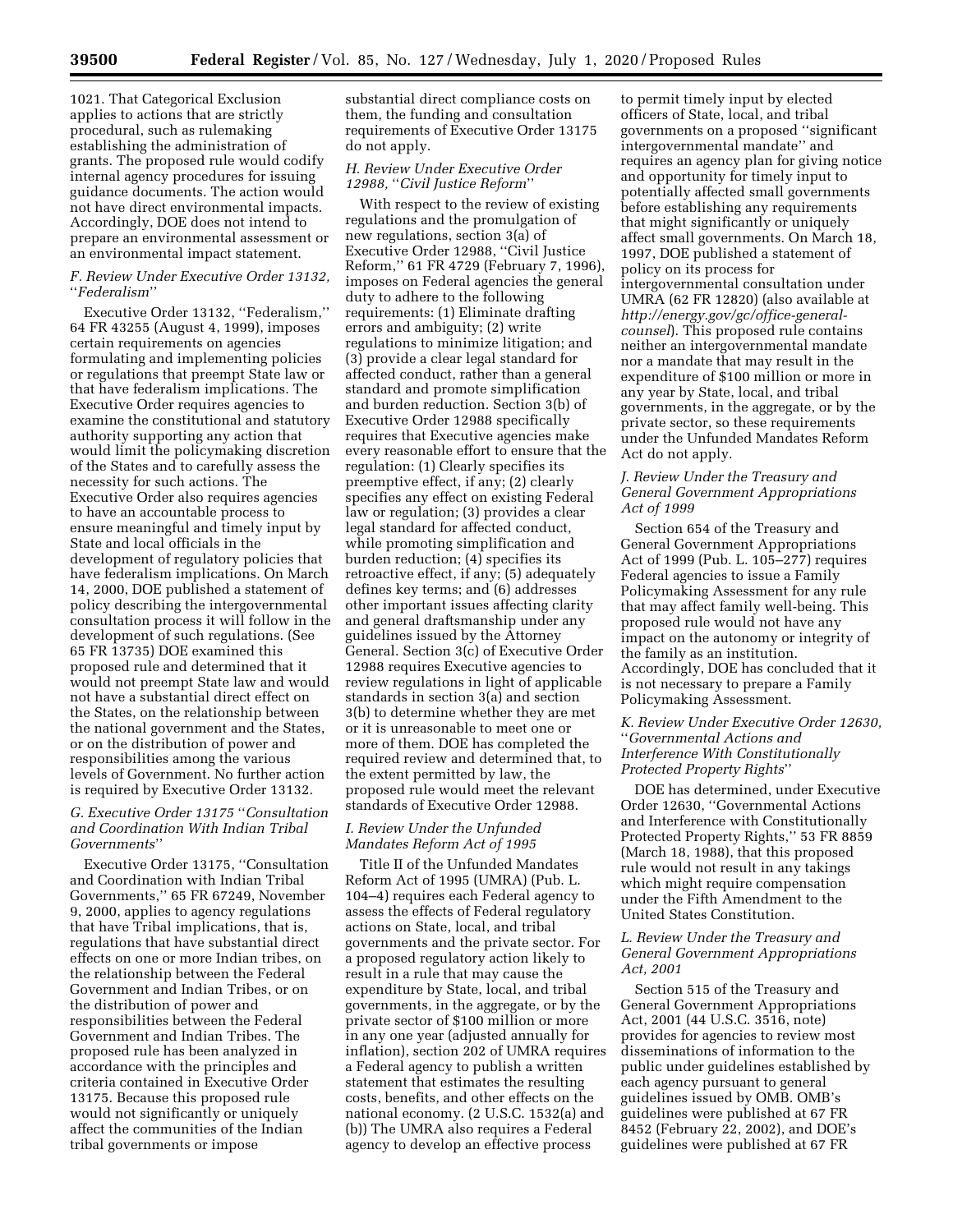62446 (October 7, 2002). DOE has reviewed the proposed rule under the OMB and DOE guidelines and has concluded that it is consistent with applicable policies in those guidelines.

*M. Review Under Executive Order 13211,* ''*Actions Concerning Regulations That Significantly Affect Energy Supply, Distribution, or Use*''

Executive Order 13211, ''Actions Concerning Regulations That Significantly Affect Energy Supply, Distribution, or Use,'' 66 FR 28355 (May 22, 2001), requires Federal agencies to prepare and submit to the Office of Information and Regulatory Affairs (OIRA), Office of Management and Budget, a Statement of Energy Effects for any proposed significant energy action. A ''significant energy action'' is defined as any action by an agency that promulgated or is expected to lead to promulgation of a final rule, and that: (1) Is a significant regulatory action under Executive Order 12866, or any successor order; and (2) is likely to have a significant adverse effect on the supply, distribution, or use of energy, or (3) is designated by the Administrator of OIRA as a significant energy action. For any proposed significant energy action, the agency must give a detailed statement of any adverse effects on energy supply, distribution, or use should the proposal be implemented, and of reasonable alternatives to the action and their expected benefits on energy supply, distribution, and use. The proposed rule would codify internal agency procedures and does not meet any of the three criteria listed above. Accordingly, the requirements of Executive Order 13211 do not apply.

#### **Approval of the Office of the Secretary**

The Secretary of Energy has approved publication of this proposed rule.

#### **List of Subjects in 10 CFR Part 1061**

Administrative practice and procedure.

#### **Signing Authority**

This document of the Department of Energy was signed on June 17, 2020, by William S. Cooper, III, General Counsel, pursuant to delegated authority from the Secretary of Energy. That document with the original signature and date is maintained by DOE. For administrative purposes only, and in compliance with requirements of the Office of the Federal Register, the undersigned DOE Federal Register Liaison Officer has been authorized to sign and submit the document in electronic format for publication, as an official document of the Department of Energy. This

administrative process in no way alters the legal effect of this document upon publication in the **Federal Register**.

Signed in Washington, DC, on June 18, 2020.

#### **Treena V. Garrett,**

*Federal Register Liaison Officer, U.S. Department of Energy.* 

For the reasons stated in the preamble, DOE is proposing to add part 1061 to Chapter X of Title 10 of the Code of Federal Regulations as set forth below:

## **PART 1061—PROCEDURES FOR THE ISSUANCE OF GUIDANCE DOCUMENTS**

Sec.<br>1061-1

1061.1 Purpose.<br>1061.2 Definitio

Definitions.

1061.3 Procedures for issuing guidance documents.

1061.4 Petitions for withdrawal or modification of guidance documents.

**Authority:** 42 U.S.C. 7254; 42 U.S.C. 7101 *et seq.;* E.O. 13891, 84 FR 55235.

#### **§ 1061.1 Purpose.**

This part establishes DOE procedures for the issuance and review of new or revised guidance documents, and procedures for the public to petition for the withdrawal or removal of DOE guidance documents.

## **§ 1061.2 Definitions.**

For purposes of this part, the following terms, phrases and words are defined as follows:

*Administrator* means the Administrator of the Office of Information and Regulatory Affairs within the Office of Management and Budget.

*DOE* means the U.S. Department of Energy.

*Guidance document* means an agency statement of general applicability, intended to have future effect on the behavior of regulated parties, which sets forth a policy on a statutory, regulatory, or technical issue, or an interpretation of a statute or regulation, but does not include:

(1) Rules promulgated pursuant to notice and comment under the Administrative Procedure Act, 5 U.S.C. 553, or similar statutory provisions;

(2) Rules exempt from rulemaking requirements under 5 U.S.C. 553(a);

(3) Rules of agency organization, procedure, or practice;

(4) Decisions of agency adjudications under 5 U.S.C. 554, 42 U.S.C.  $6303(d)(3)(A)$ , or similar statutory provisions;

(5) Internal executive branch legal advice or legal opinions addressed to executive branch officials;

(6) Agency statements of specific, rather than general, applicability, including advisory or legal opinions directed to particular parties about circumstance-specific questions, notices regarding particular locations or facilities, and correspondence with individual persons or entities, including notices of violation and warning letters;

(7) Briefs and other positions taken in litigation, enforcement actions, and financial assistance or contract bid protests, appeals or any other contract or financial assistance litigation;

(8) Agency statements that do not set forth a policy on a statutory, regulatory, or technical issue or an interpretation of a statute or regulation, including, but not limited to, speeches, presentations, editorials, media interviews, press materials, congressional testimony, and congressional correspondence;

(9) Guidance pertaining to military or foreign affairs functions;

(10) Guidance or policies pertaining to financial assistance formation, funding opportunity announcements, awards and administration of financial assistance;

(11) Guidance or policies pertaining to contract formation, solicitations, awards and administration of contracts;

(12) Guidance or policies pertaining to the administration or oversight of capital asset projects or projects treated as capital asset projects by the Department;

(13) Guidance pertaining to execution of the Department's small business programs and achievement, including compliance with the Small Business Regulatory Enforcement Fairness Act;

(14) Grant solicitations and awards;

(15) Contract solicitations and awards;

(16) Internal agency policies or guidance directed solely at DOE personnel or to other Federal agencies that is not intended to have substantial future effect on the behavior of regulated parties; or

(17) Guidance pertaining to the use, operation, or control of a government facility or property; or

(18) Policies or guidance when the release or disclosure of the document is legally prohibited.

*Significant guidance document* means a guidance document that may reasonably be anticipated to:

(1) Lead to an annual effect on the economy of \$100 million or more or adversely affect in a material way the economy, a sector of the economy, productivity, competition, jobs, the environment, public health or safety, or State, local, or tribal governments or communities;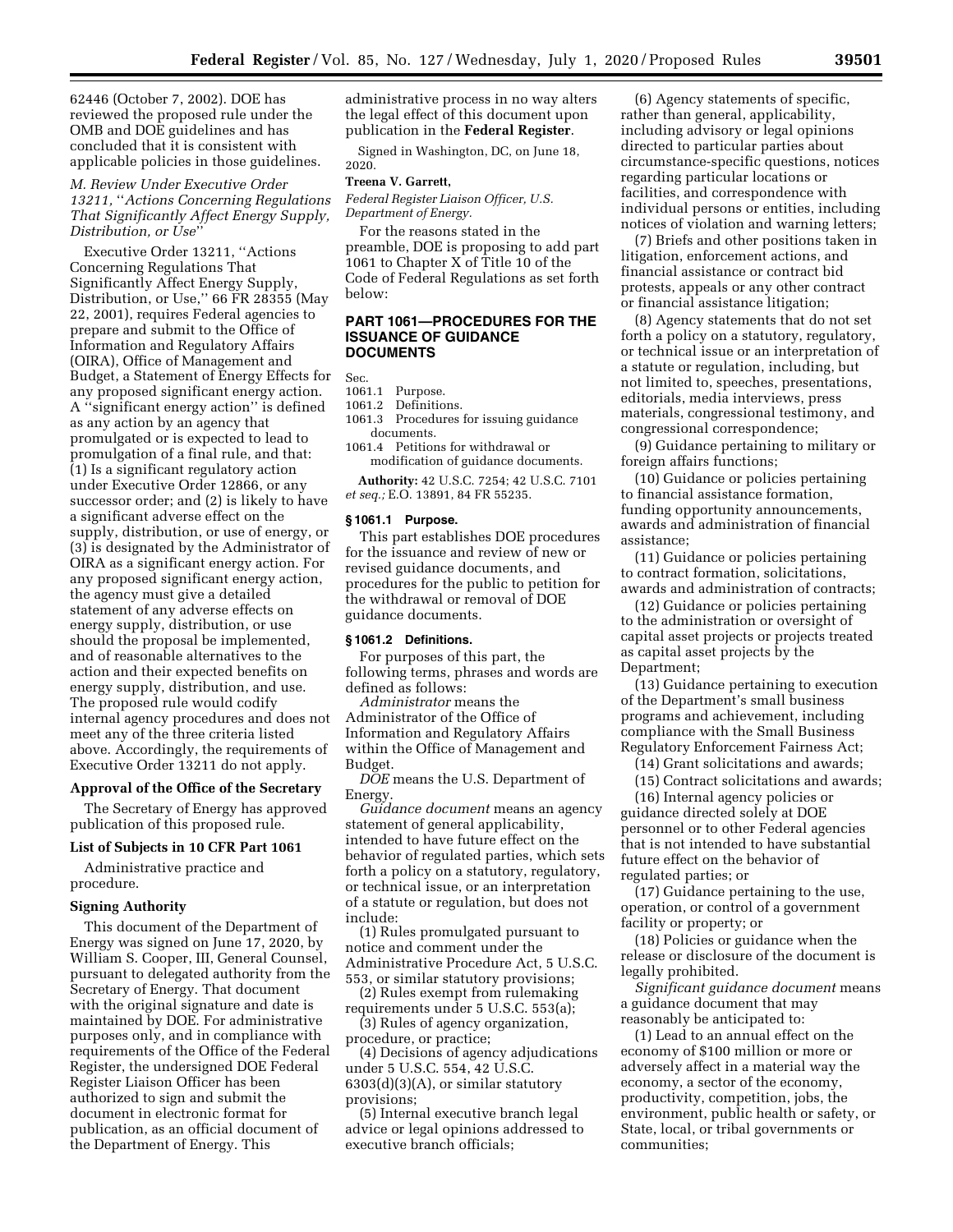(2) Create a serious inconsistency or otherwise interfere with an action taken or planned by another agency;

(3) Materially alter the budgetary impact of entitlements, grants, user fees, or loan programs or the rights and obligations of recipients thereof; or

(4) Raise novel legal or policy issues arising out of legal mandates, the President's priorities, or the principles of Executive Order 12866.

### **§ 1061.3 Procedures for issuing guidance documents.**

(a) *Contents of Guidance Documents.*  All new or revised DOE guidance documents:

(1) Must comply with all relevant statutes and regulations;

(2) Must include a clear and

prominent statement declaring that:

(i) The contents of the document do not have the force and effect of law and are not meant to bind the public in any way

(ii) The document is intended only to provide clarity to the public regarding existing requirements under the law or agency policies, except as authorized by law or as incorporated into a contract; and

(iii) DOE will not rely upon the document as an independent basis for an enforcement action or other administrative penalty.

(3) Must avoid using mandatory language such as "shall," "must," ''required,'' or ''requirement,'' unless the language is describing an established statutory or regulatory requirement, or is directed solely to DOE personnel and is not intended to have a substantial future effect on the behavior of regulated parties;

(4) Must be written in plain and understandable language; and

(5) Must include the following attributes: The term ''guidance''; a title; identify the issuing agency or office; identify activities to which and the persons to whom the document applies; the date of issuance; the relation to previous guidance (if applicable); a citation to the statutory provision or regulation to which applies; and a short summary of the subject matter.

(b) *Review and Clearance by Counsel.*  All new or revised DOE guidance documents must be reviewed by the Office of the Assistant General Counsel for Legislation, Regulation and Energy Efficiency prior to issuance to:

(1) Ensure compliance with this part and Executive Order 13891;

(2) Obtain a determination from the Administrator as to whether the guidance document is significant, as defined in this part; and

(3) If the guidance document is determined to be significant, coordinate

efforts with the Office of Information and Regulatory Affairs within the Office of Management and Budget as prescribed in paragraph (c) of this section.

(c) *Procedures for Significant Guidance Documents.* For any guidance document deemed to be a significant guidance document by the Administrator, DOE shall:

(1) Publish notice of the guidance document in the **Federal Register** and on DOE's guidance website, and provide a public notice and comment period of not less than 30 days prior to the issuance of the final significant guidance document;

(2) Provide publicly available responses to major and relevant concerns raised in comments;

(3) Obtain approval of the significant guidance document by the Secretary of Energy or DOE component head appointed by the President prior to issuance of the final significant guidance document;

(4) In accordance with the procedures of Executive Order 12866, obtain review of the significant guidance document by the Administrator prior to issuance of the final significant guidance document;

(5) Comply with applicable requirements of Executive Orders 12866, 13563, 13609, 13771, and 13777.

(d) *Exception to notice and comment procedures.* DOE may dispense with the requirements of paragraphs (c)(1) and (2) of this section where DOE finds for good cause that notice and public comment for a significant guidance document are impracticable, unnecessary, or contrary to the public interest. DOE shall incorporate such finding and a brief statement of the reasons for such finding into the significant guidance document.

(e) *Other Exceptions.* The procedural requirements of paragraph (c) of this section shall not apply, in whole or in part, when:

(1) DOE and the Administrator agree that exigency, safety, health, or other compelling cause warrants an exemption from the relevant requirement or requirements; or

(2) The significant guidance document is of a kind for which DOE and the Administrator have developed a categorical exception from the relevant requirement or requirements, as approved by the Administrator.

(f) *Electronic Availability of Guidance.* DOE will:

(1) Ensure that all guidance documents, as defined in this part, are available to the public on the DOE website through a single web page portal; and

(2) State clearly and prominently on its web page portal that guidance documents lack the force and effect of law, except as authorized by law or as incorporated into a contract.

(g) *Rescinded Guidance Documents.*  All guidance documents, as defined in this part, that are not posted on DOE's website portal as described in paragraph (a) of this section shall be deemed rescinded, unless and until DOE subjects such guidance documents to the procedures of this section. Except for the purposes of establishing historical facts, DOE will not cite, use, or rely upon rescinded guidance documents unless and until DOE subjects such guidance documents to the procedures of this section.

#### **§ 1061.4 Petitions for withdrawal or modification of guidance documents.**

(a) *Filing a petition.* Any person may petition DOE to withdraw or modify a guidance document. The petition must be addressed to the Assistant General Counsel for Legislation, Regulation, and Energy Efficiency, Attention: Petition for Modification or Withdrawal of Guidance Document, and either:

(1) Sent by mail addressed to: Forrestal Building, U.S. Department of Energy, 1000 Independence Avenue SW, Washington, DC 20585;

(2) Sent by email to *[Guidance@](mailto:Guidance@hq.doe.gov) [hq.doe.gov;](mailto:Guidance@hq.doe.gov)* or

(3) Hand delivered to DOE at 1000 Independence Avenue SW, Washington, DC 20585.

(b) *Content of petition.* For each petition filed under this section, the petitioner must:

(1) Specify the petitioner's:

(i) Name, or if the petitioner is an organization, the name of the organization and the name and authority of the individual who signed the petition on behalf of the organizational or corporate petitioner;

(ii) Telephone number;

(iii) Mailing address; and

(iv) Email address (if available).

(2) Identify the guidance document to be withdrawn or modified; and

(3) Be signed by the petitioner or authorized representative.

(c) *Additional information.* To assist DOE in responding appropriately to the petition, a petitioner should also:

(1) Present any specific problems or issues that the petitioner believes are associated with the guidance document, including any specific circumstances in which the guidance document is incorrect, incomplete, obsolete, or inadequate;

(2) Present any proposed solution to either modify or withdraw the guidance document, including a discussion of